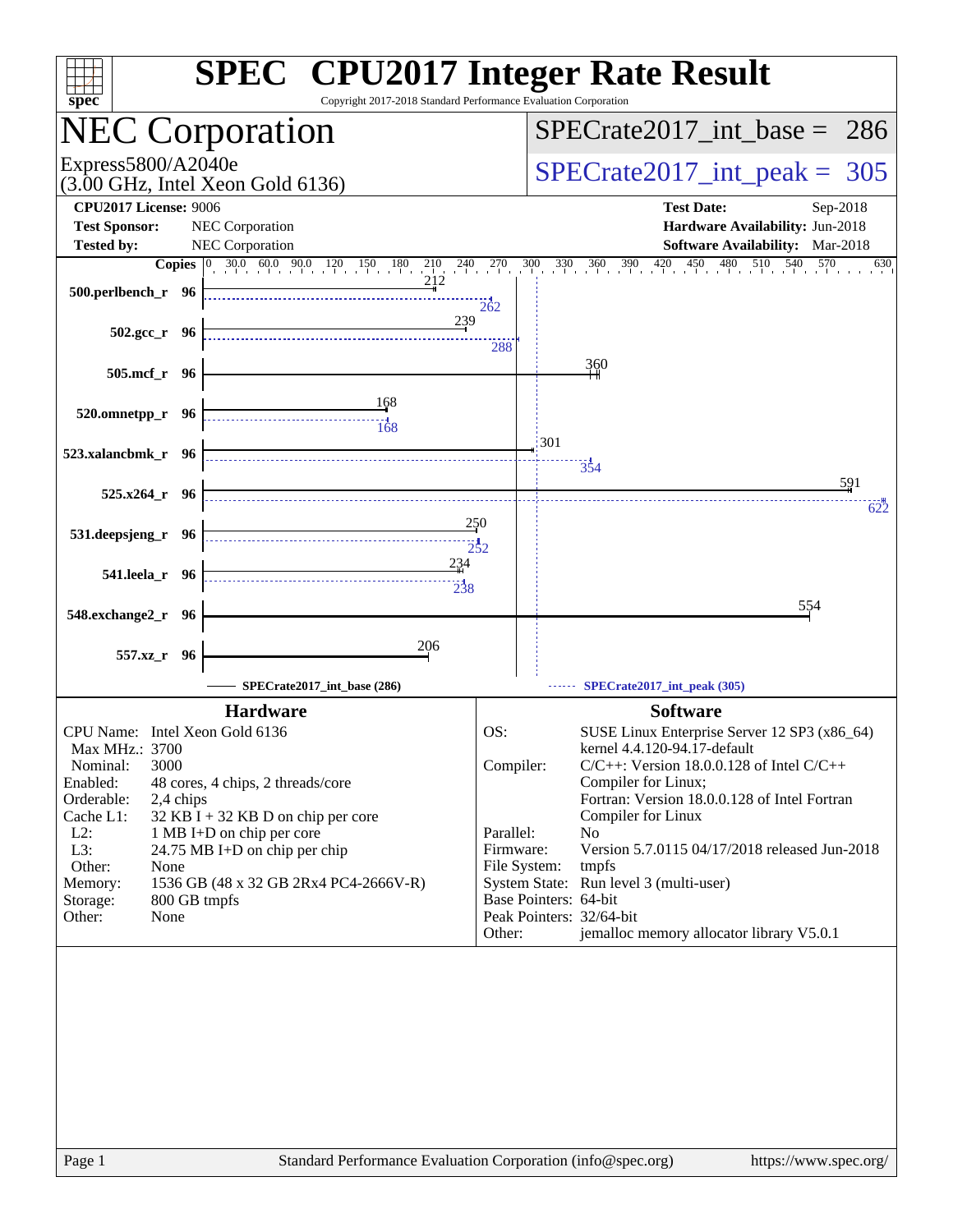

Copyright 2017-2018 Standard Performance Evaluation Corporation

# NEC Corporation

## [SPECrate2017\\_int\\_base =](http://www.spec.org/auto/cpu2017/Docs/result-fields.html#SPECrate2017intbase) 286

Express5800/A2040e<br>(3.00 GHz, Intel Xeon Gold 6136)

 $SPECTate2017\_int\_peak = 305$ 

**[CPU2017 License:](http://www.spec.org/auto/cpu2017/Docs/result-fields.html#CPU2017License)** 9006 **[Test Date:](http://www.spec.org/auto/cpu2017/Docs/result-fields.html#TestDate)** Sep-2018 **[Test Sponsor:](http://www.spec.org/auto/cpu2017/Docs/result-fields.html#TestSponsor)** NEC Corporation **[Hardware Availability:](http://www.spec.org/auto/cpu2017/Docs/result-fields.html#HardwareAvailability)** Jun-2018 **[Tested by:](http://www.spec.org/auto/cpu2017/Docs/result-fields.html#Testedby)** NEC Corporation **[Software Availability:](http://www.spec.org/auto/cpu2017/Docs/result-fields.html#SoftwareAvailability)** Mar-2018

#### **[Results Table](http://www.spec.org/auto/cpu2017/Docs/result-fields.html#ResultsTable)**

|                                  | <b>Base</b>                        |                |                      |                | <b>Peak</b> |                |       |               |                |              |                |              |                |              |
|----------------------------------|------------------------------------|----------------|----------------------|----------------|-------------|----------------|-------|---------------|----------------|--------------|----------------|--------------|----------------|--------------|
| <b>Benchmark</b>                 | <b>Copies</b>                      | <b>Seconds</b> | <b>Ratio</b>         | <b>Seconds</b> | Ratio       | <b>Seconds</b> | Ratio | <b>Copies</b> | <b>Seconds</b> | <b>Ratio</b> | <b>Seconds</b> | <b>Ratio</b> | <b>Seconds</b> | <b>Ratio</b> |
| 500.perlbench_r                  | 96                                 | 728            | 210                  | 718            | 213         | 722            | 212   | 96            | 583            | 262          | 580            | 263          | 582            | 262          |
| $502.\text{gcc\_r}$              | 96                                 | 568            | 239                  | 566            | 240         | 568            | 239   | 96            | 471            | 288          | 471            | 289          | 472            | 288          |
| $505$ .mcf r                     | 96                                 | 439            | 354                  | 431            | 360         | 429            | 362   | 96            | 439            | 354          | 431            | 360          | 429            | 362          |
| 520.omnetpp_r                    | 96                                 | 754            | 167                  | 752            | 168         | 749            | 168   | 96            | 747            | 168          | 748            | 168          | 746            | 169          |
| 523.xalancbmk r                  | 96                                 | 336            | 302                  | 336            | 301         | 337            | 300   | 96            | 286            | 354          | 286            | 354          | 287            | 354          |
| 525.x264 r                       | 96                                 | 285            | 589                  | 284            | 591         | 284            | 592   | 96            | 270            | 622          | 271            | 620          | 270            | 623          |
| 531.deepsjeng_r                  | 96                                 | 440            | 250                  | 441            | 250         | 441            | 249   | 96            | 437            | 252          | 437            | 252          | 439            | 251          |
| 541.leela r                      | 96                                 | 678            | 234                  | 682            | 233         | 671            | 237   | 96            | 667            | 238          | 667            | 238          | 667            | 238          |
| 548.exchange2_r                  | 96                                 | 454            | 554                  | 454            | 554         | 454            | 554   | 96            | 454            | 554          | 454            | 554          | 454            | 554          |
| 557.xz r                         | 96                                 | 504            | 206                  | 503            | 206         | 503            | 206   | 96            | 504            | 206          | 503            | 206          | <u>503</u>     | 206          |
| $SPECrate2017$ int base =<br>286 |                                    |                |                      |                |             |                |       |               |                |              |                |              |                |              |
| $\alpha$                         | $\sim$ $\sim$ $\sim$ $\sim$ $\sim$ |                | $\sim$ $\sim$ $\sim$ |                |             |                |       |               |                |              |                |              |                |              |

**[SPECrate2017\\_int\\_peak =](http://www.spec.org/auto/cpu2017/Docs/result-fields.html#SPECrate2017intpeak) 305**

Results appear in the [order in which they were run](http://www.spec.org/auto/cpu2017/Docs/result-fields.html#RunOrder). Bold underlined text [indicates a median measurement](http://www.spec.org/auto/cpu2017/Docs/result-fields.html#Median).

#### **[Submit Notes](http://www.spec.org/auto/cpu2017/Docs/result-fields.html#SubmitNotes)**

 The numactl mechanism was used to bind copies to processors. The config file option 'submit' was used to generate numactl commands to bind each copy to a specific processor. For details, please see the config file.

#### **[Operating System Notes](http://www.spec.org/auto/cpu2017/Docs/result-fields.html#OperatingSystemNotes)**

 Stack size set to unlimited using "ulimit -s unlimited" Tmpfs filesystem can be set with: mount -t tmpfs -o size=800g tmpfs /home cpupower -c all frequency-set -g performance VM Dirty ratio was set to 40 using "echo 40 > /proc/sys/vm/dirty\_ratio" Set Kernel Boot Parameter : nohz\_full=1-95 irqbalance disabled with "service irqbalance stop" echo 0 > /proc/sys/kernel/numa\_balancing

#### **[General Notes](http://www.spec.org/auto/cpu2017/Docs/result-fields.html#GeneralNotes)**

Environment variables set by runcpu before the start of the run: LD\_LIBRARY\_PATH = "/home/SPEC/lib/ia32:/home/SPEC/lib/intel64:/home/SPEC/je5.0.1-32:/home/SPEC/je5.0.1-64" Binaries compiled on a system with 1x Intel Core i7-4790 CPU + 32GB RAM memory using Redhat Enterprise Linux 7.4 Transparent Huge Pages enabled by default Prior to runcpu invocation Filesystem page cache synced and cleared with: sync; echo 3 > /proc/sys/vm/drop\_caches

| Page 2 | Standard Performance Evaluation Corporation (info@spec.org) | https://www.spec.org/ |
|--------|-------------------------------------------------------------|-----------------------|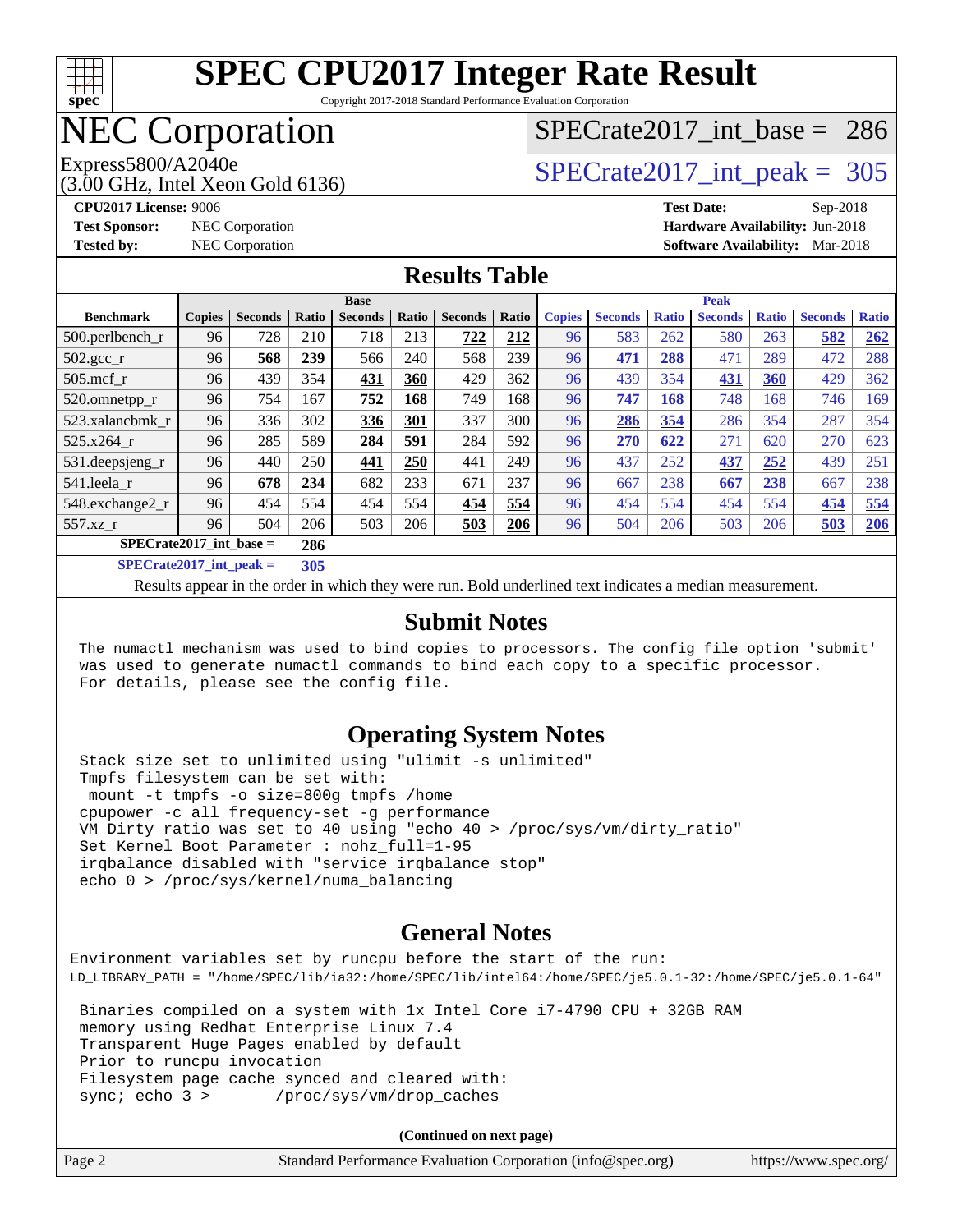

Copyright 2017-2018 Standard Performance Evaluation Corporation

## NEC Corporation

(3.00 GHz, Intel Xeon Gold 6136)

[SPECrate2017\\_int\\_base =](http://www.spec.org/auto/cpu2017/Docs/result-fields.html#SPECrate2017intbase) 286

Express5800/A2040e<br>  $\angle (3.00 \text{ GHz. Intel Yoon Gold } 6136)$   $\angle$  [SPECrate2017\\_int\\_peak =](http://www.spec.org/auto/cpu2017/Docs/result-fields.html#SPECrate2017intpeak) 305

#### **[CPU2017 License:](http://www.spec.org/auto/cpu2017/Docs/result-fields.html#CPU2017License)** 9006 **[Test Date:](http://www.spec.org/auto/cpu2017/Docs/result-fields.html#TestDate)** Sep-2018

**[Test Sponsor:](http://www.spec.org/auto/cpu2017/Docs/result-fields.html#TestSponsor)** NEC Corporation **[Hardware Availability:](http://www.spec.org/auto/cpu2017/Docs/result-fields.html#HardwareAvailability)** Jun-2018

**[Tested by:](http://www.spec.org/auto/cpu2017/Docs/result-fields.html#Testedby)** NEC Corporation **[Software Availability:](http://www.spec.org/auto/cpu2017/Docs/result-fields.html#SoftwareAvailability)** Mar-2018

#### **[General Notes \(Continued\)](http://www.spec.org/auto/cpu2017/Docs/result-fields.html#GeneralNotes)**

 runcpu command invoked through numactl i.e.: numactl --interleave=all runcpu <etc>

 jemalloc: configured and built at default for 32bit (i686) and 64bit (x86\_64) targets; jemalloc: built with the RedHat Enterprise 7.4, and the system compiler gcc 4.8.5; jemalloc: sources available from jemalloc.net or<https://github.com/jemalloc/jemalloc/releases>

Yes: The test sponsor attests, as of date of publication, that CVE-2017-5754 (Meltdown) is mitigated in the system as tested and documented. Yes: The test sponsor attests, as of date of publication, that CVE-2017-5753 (Spectre variant 1)

is mitigated in the system as tested and documented. Yes: The test sponsor attests, as of date of publication, that CVE-2017-5715 (Spectre variant 2) is mitigated in the system as tested and documented.

#### **[Platform Notes](http://www.spec.org/auto/cpu2017/Docs/result-fields.html#PlatformNotes)**

 BIOS Settings: Memory RAS Mode: SDDC mode VT-x : Disabled Processor C6 Report : Disabled OS Performance Tuning : Disabled Energy Performance : Performance Patrol Scrub : Disabled DCU Streamer Prefetcher : Disabled Memory P.E. Retry : Disabled Sub NUMA Clustering : Enabled Dead Line LLC Allocation : Disabled Sysinfo program /home/SPEC/bin/sysinfo Rev: r5797 of 2017-06-14 96c45e4568ad54c135fd618bcc091c0f running on linux-o0zp Thu Sep 13 01:39:17 2018 SUT (System Under Test) info as seen by some common utilities. For more information on this section, see <https://www.spec.org/cpu2017/Docs/config.html#sysinfo> From /proc/cpuinfo model name : Intel(R) Xeon(R) Gold 6136 CPU @ 3.00GHz 4 "physical id"s (chips) 96 "processors" cores, siblings (Caution: counting these is hw and system dependent. The following excerpts from /proc/cpuinfo might not be reliable. Use with caution.) cpu cores : 12 siblings : 24 physical 0: cores 0 1 2 3 4 8 9 11 17 18 19 20 physical 1: cores 0 1 3 9 10 16 18 19 24 25 26 27 physical 2: cores 0 1 2 3 4 9 10 16 18 19 25 26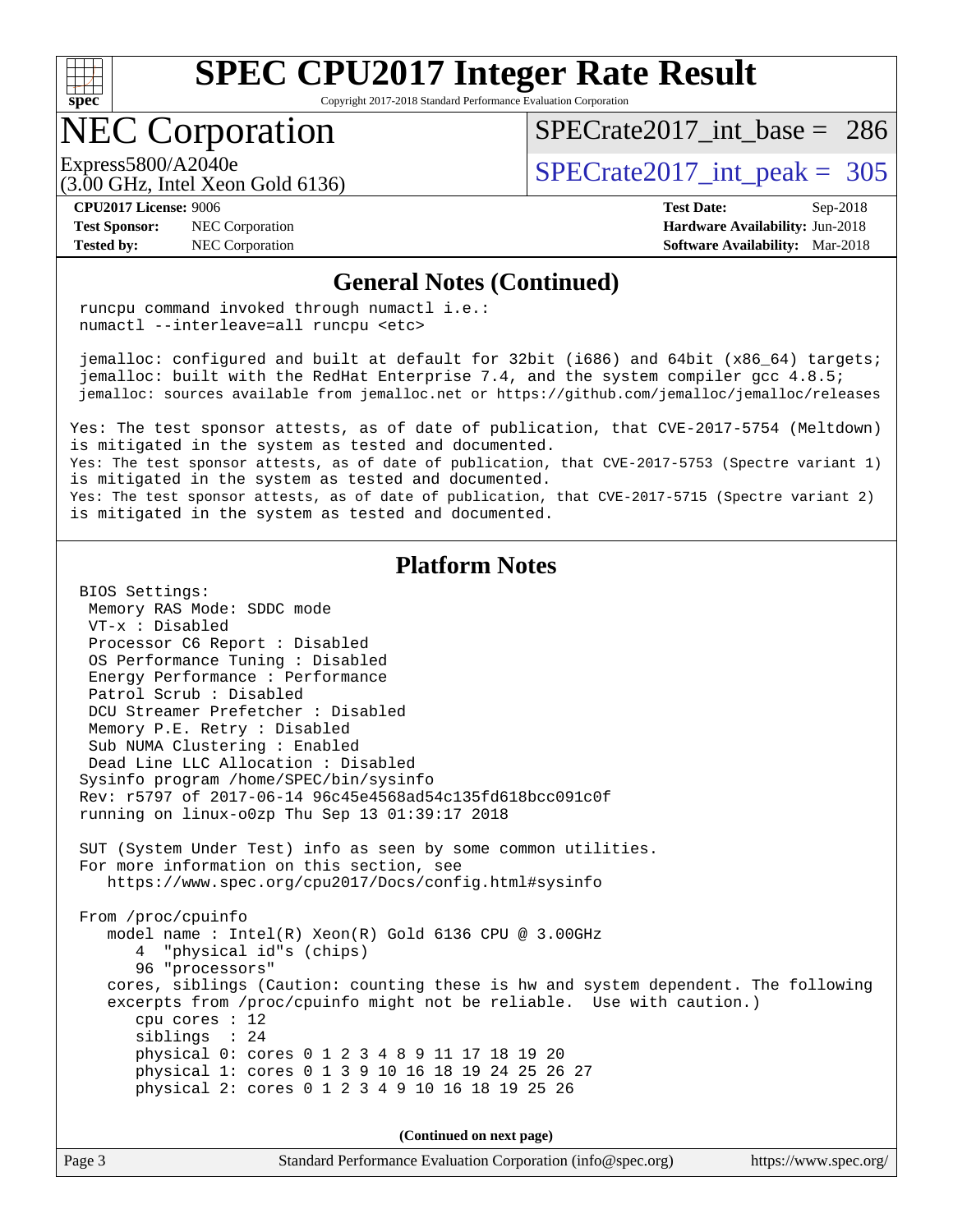

Copyright 2017-2018 Standard Performance Evaluation Corporation

# NEC Corporation

(3.00 GHz, Intel Xeon Gold 6136)

[SPECrate2017\\_int\\_base =](http://www.spec.org/auto/cpu2017/Docs/result-fields.html#SPECrate2017intbase) 286

Express5800/A2040e<br>  $\text{SPECrate2017\_int\_peak} = 305$ 

**[Test Sponsor:](http://www.spec.org/auto/cpu2017/Docs/result-fields.html#TestSponsor)** NEC Corporation **[Hardware Availability:](http://www.spec.org/auto/cpu2017/Docs/result-fields.html#HardwareAvailability)** Jun-2018

**[CPU2017 License:](http://www.spec.org/auto/cpu2017/Docs/result-fields.html#CPU2017License)** 9006 **[Test Date:](http://www.spec.org/auto/cpu2017/Docs/result-fields.html#TestDate)** Sep-2018 **[Tested by:](http://www.spec.org/auto/cpu2017/Docs/result-fields.html#Testedby)** NEC Corporation **[Software Availability:](http://www.spec.org/auto/cpu2017/Docs/result-fields.html#SoftwareAvailability)** Mar-2018

#### **[Platform Notes \(Continued\)](http://www.spec.org/auto/cpu2017/Docs/result-fields.html#PlatformNotes)**

physical 3: cores 0 1 2 3 4 9 10 16 18 19 25 26

 From lscpu: Architecture: x86\_64 CPU op-mode(s): 32-bit, 64-bit Byte Order: Little Endian CPU(s): 96 On-line CPU(s) list: 0-95 Thread(s) per core: 2 Core(s) per socket: 12 Socket(s): 4 NUMA node(s): 8 Vendor ID: GenuineIntel CPU family: 6 Model: 85 Model name: Intel(R) Xeon(R) Gold 6136 CPU @ 3.00GHz Stepping: 4 CPU MHz: 3001.000 CPU max MHz: 3001.0000 CPU min MHz: 1200.0000 BogoMIPS: 5985.68 Virtualization: VT-x L1d cache: 32K L1i cache: 32K L2 cache: 1024K L3 cache: 25344K NUMA node0 CPU(s): 0-2,5,6,8,48-50,53,54,56 NUMA node1 CPU(s): 3,4,7,9-11,51,52,55,57-59 NUMA node2 CPU(s): 12,13,15,17,20,21,60,61,63,65,68,69 NUMA node3 CPU(s): 14,16,18,19,22,23,62,64,66,67,70,71 NUMA node4 CPU(s): 24-26,29,31,34,72-74,77,79,82 NUMA node5 CPU(s): 27,28,30,32,33,35,75,76,78,80,81,83 NUMA node6 CPU(s): 36-38,41,43,46,84-86,89,91,94 NUMA node7 CPU(s): 39,40,42,44,45,47,87,88,90,92,93,95 Flags: fpu vme de pse tsc msr pae mce cx8 apic sep mtrr pge mca cmov pat pse36 clflush dts acpi mmx fxsr sse sse2 ss ht tm pbe syscall nx pdpe1gb rdtscp lm constant\_tsc art arch\_perfmon pebs bts rep\_good nopl xtopology nonstop\_tsc

 aperfmperf eagerfpu pni pclmulqdq dtes64 monitor ds\_cpl vmx smx est tm2 ssse3 sdbg fma cx16 xtpr pdcm pcid dca sse4\_1 sse4\_2 x2apic movbe popcnt tsc\_deadline\_timer aes xsave avx f16c rdrand lahf\_lm abm 3dnowprefetch ida arat epb invpcid\_single pln pts dtherm intel\_pt rsb\_ctxsw spec\_ctrl stibp retpoline kaiser tpr\_shadow vnmi flexpriority ept vpid fsgsbase tsc\_adjust bmi1 hle avx2 smep bmi2 erms invpcid rtm cqm mpx avx512f avx512dq rdseed adx smap clflushopt clwb avx512cd avx512bw avx512vl xsaveopt xsavec xgetbv1 cqm\_llc cqm\_occup\_llc pku ospke

 /proc/cpuinfo cache data cache size : 25344 KB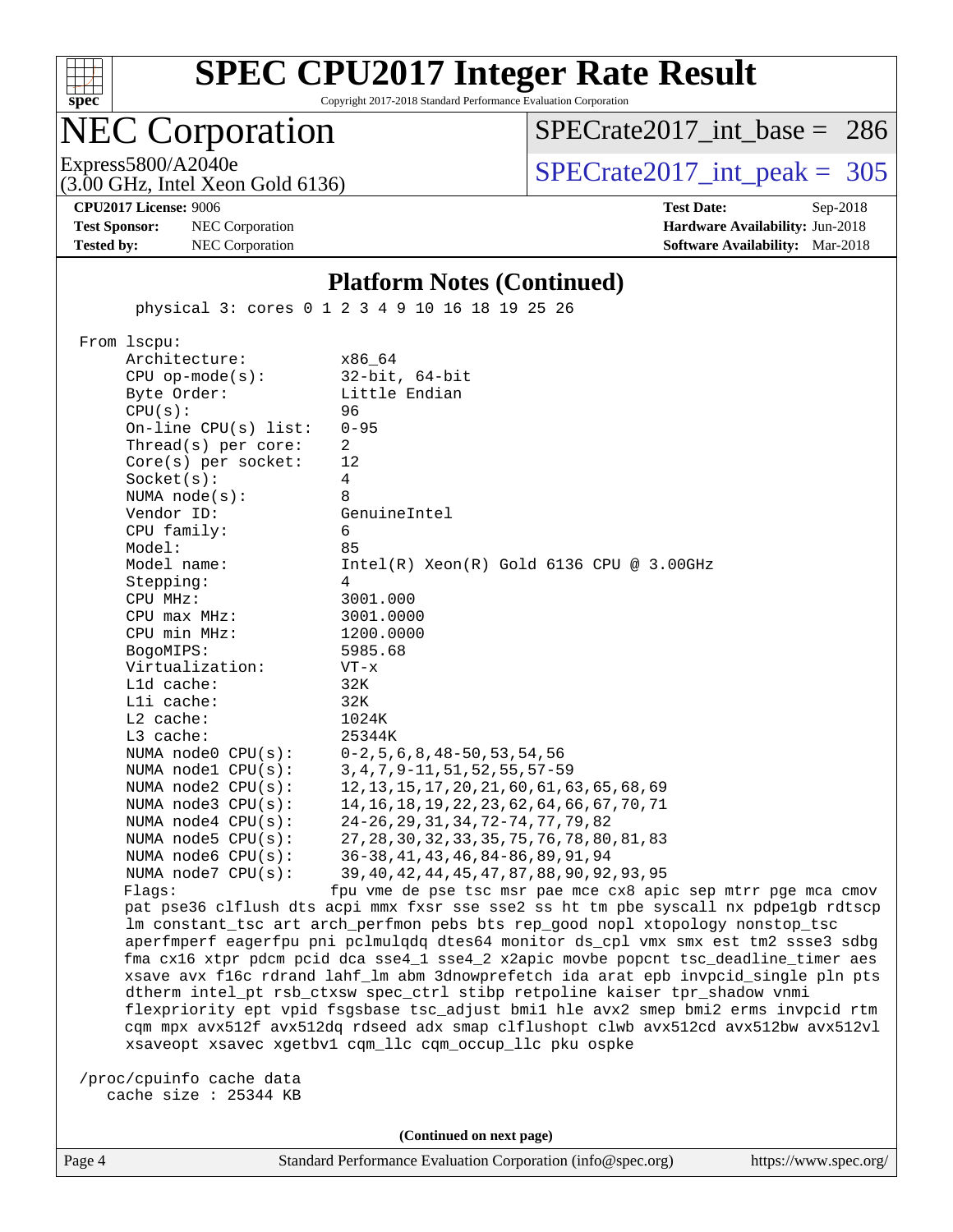

Copyright 2017-2018 Standard Performance Evaluation Corporation

## NEC Corporation

[SPECrate2017\\_int\\_base =](http://www.spec.org/auto/cpu2017/Docs/result-fields.html#SPECrate2017intbase) 286

(3.00 GHz, Intel Xeon Gold 6136)

Express5800/A2040e<br>  $\text{SPECrate2017\_int\_peak} = 305$ 

**[Test Sponsor:](http://www.spec.org/auto/cpu2017/Docs/result-fields.html#TestSponsor)** NEC Corporation **[Hardware Availability:](http://www.spec.org/auto/cpu2017/Docs/result-fields.html#HardwareAvailability)** Jun-2018 **[Tested by:](http://www.spec.org/auto/cpu2017/Docs/result-fields.html#Testedby)** NEC Corporation **[Software Availability:](http://www.spec.org/auto/cpu2017/Docs/result-fields.html#SoftwareAvailability)** Mar-2018

**[CPU2017 License:](http://www.spec.org/auto/cpu2017/Docs/result-fields.html#CPU2017License)** 9006 **[Test Date:](http://www.spec.org/auto/cpu2017/Docs/result-fields.html#TestDate)** Sep-2018

#### **[Platform Notes \(Continued\)](http://www.spec.org/auto/cpu2017/Docs/result-fields.html#PlatformNotes)**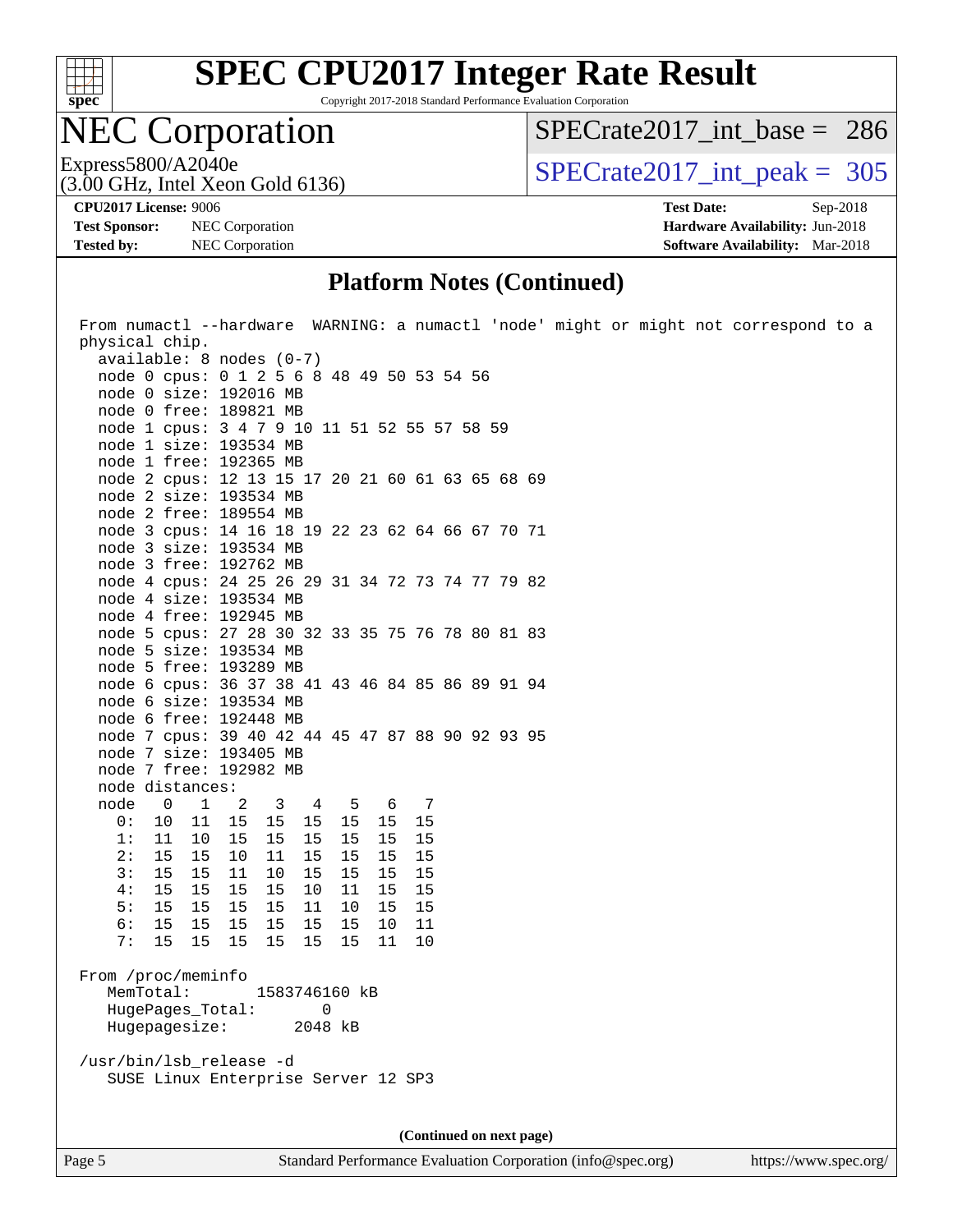

Copyright 2017-2018 Standard Performance Evaluation Corporation

## NEC Corporation

[SPECrate2017\\_int\\_base =](http://www.spec.org/auto/cpu2017/Docs/result-fields.html#SPECrate2017intbase) 286

(3.00 GHz, Intel Xeon Gold 6136)

Express5800/A2040e<br>  $\angle (3.00 \text{ GHz. Intel Yes} \cdot \text{Gold } 6136)$  [SPECrate2017\\_int\\_peak =](http://www.spec.org/auto/cpu2017/Docs/result-fields.html#SPECrate2017intpeak) 305

**[Test Sponsor:](http://www.spec.org/auto/cpu2017/Docs/result-fields.html#TestSponsor)** NEC Corporation **[Hardware Availability:](http://www.spec.org/auto/cpu2017/Docs/result-fields.html#HardwareAvailability)** Jun-2018

**[CPU2017 License:](http://www.spec.org/auto/cpu2017/Docs/result-fields.html#CPU2017License)** 9006 **[Test Date:](http://www.spec.org/auto/cpu2017/Docs/result-fields.html#TestDate)** Sep-2018 **[Tested by:](http://www.spec.org/auto/cpu2017/Docs/result-fields.html#Testedby)** NEC Corporation **[Software Availability:](http://www.spec.org/auto/cpu2017/Docs/result-fields.html#SoftwareAvailability)** Mar-2018

#### **[Platform Notes \(Continued\)](http://www.spec.org/auto/cpu2017/Docs/result-fields.html#PlatformNotes)**

 From /etc/\*release\* /etc/\*version\* SuSE-release: SUSE Linux Enterprise Server 12 (x86\_64) VERSION = 12 PATCHLEVEL = 3 # This file is deprecated and will be removed in a future service pack or release. # Please check /etc/os-release for details about this release. os-release: NAME="SLES" VERSION="12-SP3" VERSION\_ID="12.3" PRETTY NAME="SUSE Linux Enterprise Server 12 SP3" ID="sles" ANSI\_COLOR="0;32" CPE\_NAME="cpe:/o:suse:sles:12:sp3" uname -a: Linux linux-o0zp 4.4.120-94.17-default #1 SMP Wed Mar 14 17:23:00 UTC 2018 (cf3a7bb) x86\_64 x86\_64 x86\_64 GNU/Linux run-level 3 Sep 13 01:26 SPEC is set to: /home/SPEC Filesystem Type Size Used Avail Use% Mounted on tmpfs tmpfs 800G 9.1G 791G 2% /home Additional information from dmidecode follows. WARNING: Use caution when you interpret this section. The 'dmidecode' program reads system data which is "intended to allow hardware to be accurately determined", but the intent may not be met, as there are frequent changes to hardware, firmware, and the "DMTF SMBIOS" standard. BIOS American Megatrends Inc. 5.7.0115 04/17/2018 Memory: 48x Samsung M393A4K40BB2-CTD 32 GB 2 rank 2666 (End of data from sysinfo program) **[Compiler Version Notes](http://www.spec.org/auto/cpu2017/Docs/result-fields.html#CompilerVersionNotes)** ============================================================================== CC 500.perlbench  $r(base)$  502.gcc  $r(base)$  505.mcf  $r(base, peak)$  525.x264\_r(base, peak) 557.xz\_r(base, peak) ----------------------------------------------------------------------------- icc (ICC) 18.0.0 20170811 Copyright (C) 1985-2017 Intel Corporation. All rights reserved. ------------------------------------------------------------------------------

**(Continued on next page)**

Page 6 Standard Performance Evaluation Corporation [\(info@spec.org\)](mailto:info@spec.org) <https://www.spec.org/>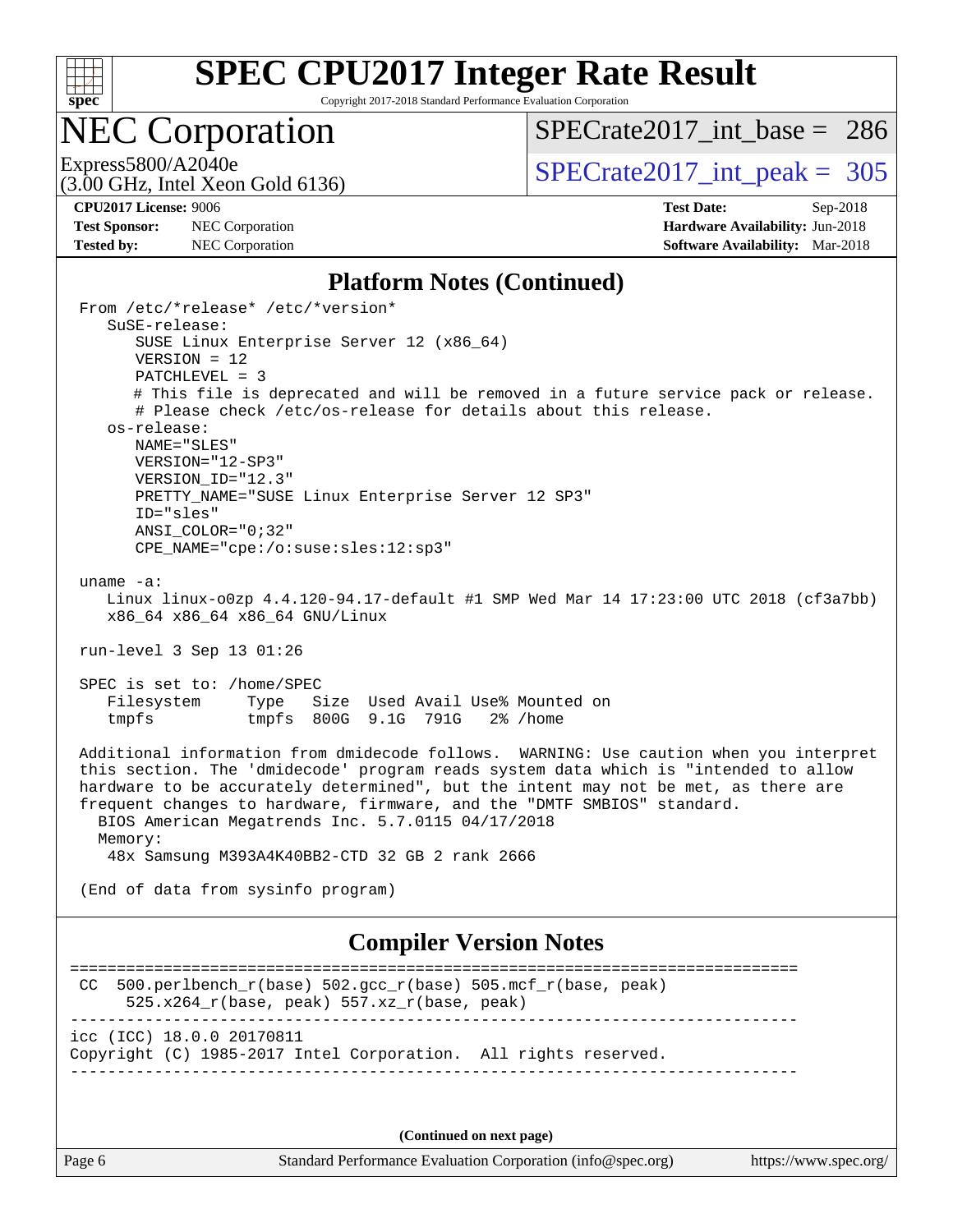

Copyright 2017-2018 Standard Performance Evaluation Corporation

# NEC Corporation

[SPECrate2017\\_int\\_base =](http://www.spec.org/auto/cpu2017/Docs/result-fields.html#SPECrate2017intbase) 286

(3.00 GHz, Intel Xeon Gold 6136)

Express5800/A2040e<br>  $(3.00 \text{ GHz})$  Intel Xeon Gold 6136)<br> [SPECrate2017\\_int\\_peak =](http://www.spec.org/auto/cpu2017/Docs/result-fields.html#SPECrate2017intpeak) 305

| <b>CPU2017 License: 9006</b> |  |
|------------------------------|--|

**[Test Sponsor:](http://www.spec.org/auto/cpu2017/Docs/result-fields.html#TestSponsor)** NEC Corporation **[Hardware Availability:](http://www.spec.org/auto/cpu2017/Docs/result-fields.html#HardwareAvailability)** Jun-2018

**[CPU2017 License:](http://www.spec.org/auto/cpu2017/Docs/result-fields.html#CPU2017License)** 9006 **[Test Date:](http://www.spec.org/auto/cpu2017/Docs/result-fields.html#TestDate)** Sep-2018 **[Tested by:](http://www.spec.org/auto/cpu2017/Docs/result-fields.html#Testedby)** NEC Corporation **[Software Availability:](http://www.spec.org/auto/cpu2017/Docs/result-fields.html#SoftwareAvailability)** Mar-2018

#### **[Compiler Version Notes \(Continued\)](http://www.spec.org/auto/cpu2017/Docs/result-fields.html#CompilerVersionNotes)**

| 500.perlbench $r(\text{peak})$ 502.gcc $r(\text{peak})$<br>CC                                                              |
|----------------------------------------------------------------------------------------------------------------------------|
| icc (ICC) 18.0.0 20170811<br>Copyright (C) 1985-2017 Intel Corporation. All rights reserved.                               |
| CXXC 520.omnetpp $r(base)$ 523.xalancbmk $r(base)$ 531.deepsjeng $r(base)$<br>$541.$ leela $r(base)$                       |
| icpc (ICC) 18.0.0 20170811<br>Copyright (C) 1985-2017 Intel Corporation. All rights reserved.                              |
| CXXC 520.omnetpp $r(\text{peak})$ 523.xalancbmk $r(\text{peak})$ 531.deepsjeng $r(\text{peak})$<br>$541.$ leela $r$ (peak) |
| icpc (ICC) 18.0.0 20170811<br>Copyright (C) 1985-2017 Intel Corporation. All rights reserved.                              |
| $548$ . exchange2 $r(base, peak)$<br>FC                                                                                    |
| ifort (IFORT) 18.0.0 20170811<br>Copyright (C) 1985-2017 Intel Corporation. All rights reserved.                           |

### **[Base Compiler Invocation](http://www.spec.org/auto/cpu2017/Docs/result-fields.html#BaseCompilerInvocation)**

[C benchmarks](http://www.spec.org/auto/cpu2017/Docs/result-fields.html#Cbenchmarks): [icc](http://www.spec.org/cpu2017/results/res2018q4/cpu2017-20180917-08902.flags.html#user_CCbase_intel_icc_18.0_66fc1ee009f7361af1fbd72ca7dcefbb700085f36577c54f309893dd4ec40d12360134090235512931783d35fd58c0460139e722d5067c5574d8eaf2b3e37e92)

[C++ benchmarks:](http://www.spec.org/auto/cpu2017/Docs/result-fields.html#CXXbenchmarks) [icpc](http://www.spec.org/cpu2017/results/res2018q4/cpu2017-20180917-08902.flags.html#user_CXXbase_intel_icpc_18.0_c510b6838c7f56d33e37e94d029a35b4a7bccf4766a728ee175e80a419847e808290a9b78be685c44ab727ea267ec2f070ec5dc83b407c0218cded6866a35d07)

[Fortran benchmarks](http://www.spec.org/auto/cpu2017/Docs/result-fields.html#Fortranbenchmarks): [ifort](http://www.spec.org/cpu2017/results/res2018q4/cpu2017-20180917-08902.flags.html#user_FCbase_intel_ifort_18.0_8111460550e3ca792625aed983ce982f94888b8b503583aa7ba2b8303487b4d8a21a13e7191a45c5fd58ff318f48f9492884d4413fa793fd88dd292cad7027ca)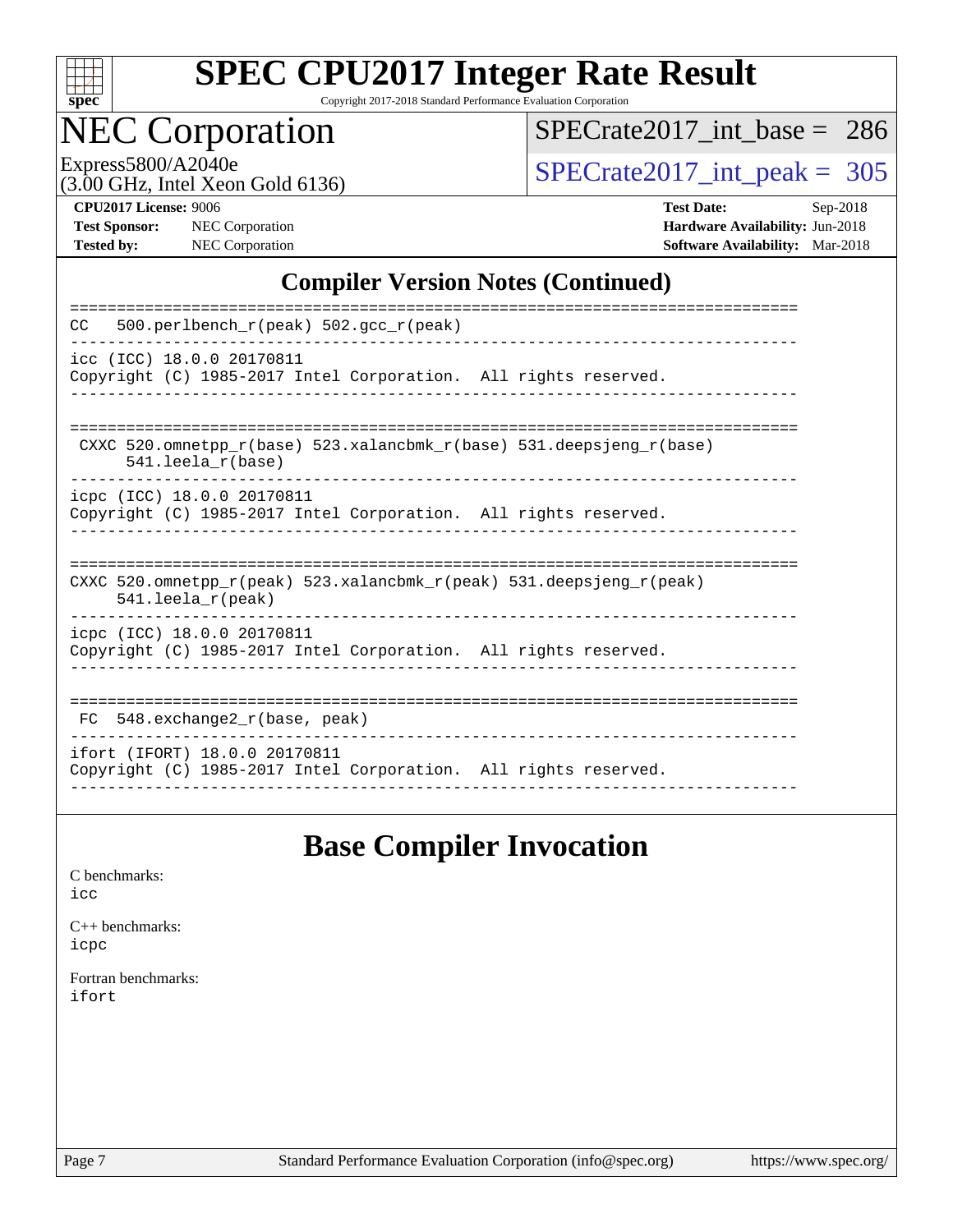

Copyright 2017-2018 Standard Performance Evaluation Corporation

## **EC Corporation**

[SPECrate2017\\_int\\_base =](http://www.spec.org/auto/cpu2017/Docs/result-fields.html#SPECrate2017intbase) 286

(3.00 GHz, Intel Xeon Gold 6136)

Express5800/A2040e<br>  $\text{SPECrate2017\_int\_peak} = 305$ 

**[Test Sponsor:](http://www.spec.org/auto/cpu2017/Docs/result-fields.html#TestSponsor)** NEC Corporation **[Hardware Availability:](http://www.spec.org/auto/cpu2017/Docs/result-fields.html#HardwareAvailability)** Jun-2018

**[CPU2017 License:](http://www.spec.org/auto/cpu2017/Docs/result-fields.html#CPU2017License)** 9006 **[Test Date:](http://www.spec.org/auto/cpu2017/Docs/result-fields.html#TestDate)** Sep-2018 **[Tested by:](http://www.spec.org/auto/cpu2017/Docs/result-fields.html#Testedby)** NEC Corporation **[Software Availability:](http://www.spec.org/auto/cpu2017/Docs/result-fields.html#SoftwareAvailability)** Mar-2018

### **[Base Portability Flags](http://www.spec.org/auto/cpu2017/Docs/result-fields.html#BasePortabilityFlags)**

 500.perlbench\_r: [-DSPEC\\_LP64](http://www.spec.org/cpu2017/results/res2018q4/cpu2017-20180917-08902.flags.html#b500.perlbench_r_basePORTABILITY_DSPEC_LP64) [-DSPEC\\_LINUX\\_X64](http://www.spec.org/cpu2017/results/res2018q4/cpu2017-20180917-08902.flags.html#b500.perlbench_r_baseCPORTABILITY_DSPEC_LINUX_X64) 502.gcc\_r: [-DSPEC\\_LP64](http://www.spec.org/cpu2017/results/res2018q4/cpu2017-20180917-08902.flags.html#suite_basePORTABILITY502_gcc_r_DSPEC_LP64) 505.mcf\_r: [-DSPEC\\_LP64](http://www.spec.org/cpu2017/results/res2018q4/cpu2017-20180917-08902.flags.html#suite_basePORTABILITY505_mcf_r_DSPEC_LP64) 520.omnetpp\_r: [-DSPEC\\_LP64](http://www.spec.org/cpu2017/results/res2018q4/cpu2017-20180917-08902.flags.html#suite_basePORTABILITY520_omnetpp_r_DSPEC_LP64) 523.xalancbmk\_r: [-DSPEC\\_LP64](http://www.spec.org/cpu2017/results/res2018q4/cpu2017-20180917-08902.flags.html#suite_basePORTABILITY523_xalancbmk_r_DSPEC_LP64) [-DSPEC\\_LINUX](http://www.spec.org/cpu2017/results/res2018q4/cpu2017-20180917-08902.flags.html#b523.xalancbmk_r_baseCXXPORTABILITY_DSPEC_LINUX) 525.x264\_r: [-DSPEC\\_LP64](http://www.spec.org/cpu2017/results/res2018q4/cpu2017-20180917-08902.flags.html#suite_basePORTABILITY525_x264_r_DSPEC_LP64) 531.deepsjeng\_r: [-DSPEC\\_LP64](http://www.spec.org/cpu2017/results/res2018q4/cpu2017-20180917-08902.flags.html#suite_basePORTABILITY531_deepsjeng_r_DSPEC_LP64) 541.leela\_r: [-DSPEC\\_LP64](http://www.spec.org/cpu2017/results/res2018q4/cpu2017-20180917-08902.flags.html#suite_basePORTABILITY541_leela_r_DSPEC_LP64) 548.exchange2\_r: [-DSPEC\\_LP64](http://www.spec.org/cpu2017/results/res2018q4/cpu2017-20180917-08902.flags.html#suite_basePORTABILITY548_exchange2_r_DSPEC_LP64) 557.xz\_r: [-DSPEC\\_LP64](http://www.spec.org/cpu2017/results/res2018q4/cpu2017-20180917-08902.flags.html#suite_basePORTABILITY557_xz_r_DSPEC_LP64)

### **[Base Optimization Flags](http://www.spec.org/auto/cpu2017/Docs/result-fields.html#BaseOptimizationFlags)**

[C benchmarks](http://www.spec.org/auto/cpu2017/Docs/result-fields.html#Cbenchmarks):

[-Wl,-z,muldefs](http://www.spec.org/cpu2017/results/res2018q4/cpu2017-20180917-08902.flags.html#user_CCbase_link_force_multiple1_b4cbdb97b34bdee9ceefcfe54f4c8ea74255f0b02a4b23e853cdb0e18eb4525ac79b5a88067c842dd0ee6996c24547a27a4b99331201badda8798ef8a743f577) [-xCORE-AVX512](http://www.spec.org/cpu2017/results/res2018q4/cpu2017-20180917-08902.flags.html#user_CCbase_f-xCORE-AVX512) [-ipo](http://www.spec.org/cpu2017/results/res2018q4/cpu2017-20180917-08902.flags.html#user_CCbase_f-ipo) [-O3](http://www.spec.org/cpu2017/results/res2018q4/cpu2017-20180917-08902.flags.html#user_CCbase_f-O3) [-no-prec-div](http://www.spec.org/cpu2017/results/res2018q4/cpu2017-20180917-08902.flags.html#user_CCbase_f-no-prec-div) [-qopt-mem-layout-trans=3](http://www.spec.org/cpu2017/results/res2018q4/cpu2017-20180917-08902.flags.html#user_CCbase_f-qopt-mem-layout-trans_de80db37974c74b1f0e20d883f0b675c88c3b01e9d123adea9b28688d64333345fb62bc4a798493513fdb68f60282f9a726aa07f478b2f7113531aecce732043) [-L/usr/local/je5.0.1-64/lib](http://www.spec.org/cpu2017/results/res2018q4/cpu2017-20180917-08902.flags.html#user_CCbase_jemalloc_link_path64_4b10a636b7bce113509b17f3bd0d6226c5fb2346b9178c2d0232c14f04ab830f976640479e5c33dc2bcbbdad86ecfb6634cbbd4418746f06f368b512fced5394) [-ljemalloc](http://www.spec.org/cpu2017/results/res2018q4/cpu2017-20180917-08902.flags.html#user_CCbase_jemalloc_link_lib_d1249b907c500fa1c0672f44f562e3d0f79738ae9e3c4a9c376d49f265a04b9c99b167ecedbf6711b3085be911c67ff61f150a17b3472be731631ba4d0471706)

[C++ benchmarks:](http://www.spec.org/auto/cpu2017/Docs/result-fields.html#CXXbenchmarks)

[-Wl,-z,muldefs](http://www.spec.org/cpu2017/results/res2018q4/cpu2017-20180917-08902.flags.html#user_CXXbase_link_force_multiple1_b4cbdb97b34bdee9ceefcfe54f4c8ea74255f0b02a4b23e853cdb0e18eb4525ac79b5a88067c842dd0ee6996c24547a27a4b99331201badda8798ef8a743f577) [-xCORE-AVX512](http://www.spec.org/cpu2017/results/res2018q4/cpu2017-20180917-08902.flags.html#user_CXXbase_f-xCORE-AVX512) [-ipo](http://www.spec.org/cpu2017/results/res2018q4/cpu2017-20180917-08902.flags.html#user_CXXbase_f-ipo) [-O3](http://www.spec.org/cpu2017/results/res2018q4/cpu2017-20180917-08902.flags.html#user_CXXbase_f-O3) [-no-prec-div](http://www.spec.org/cpu2017/results/res2018q4/cpu2017-20180917-08902.flags.html#user_CXXbase_f-no-prec-div) [-qopt-mem-layout-trans=3](http://www.spec.org/cpu2017/results/res2018q4/cpu2017-20180917-08902.flags.html#user_CXXbase_f-qopt-mem-layout-trans_de80db37974c74b1f0e20d883f0b675c88c3b01e9d123adea9b28688d64333345fb62bc4a798493513fdb68f60282f9a726aa07f478b2f7113531aecce732043) [-L/usr/local/je5.0.1-64/lib](http://www.spec.org/cpu2017/results/res2018q4/cpu2017-20180917-08902.flags.html#user_CXXbase_jemalloc_link_path64_4b10a636b7bce113509b17f3bd0d6226c5fb2346b9178c2d0232c14f04ab830f976640479e5c33dc2bcbbdad86ecfb6634cbbd4418746f06f368b512fced5394) [-ljemalloc](http://www.spec.org/cpu2017/results/res2018q4/cpu2017-20180917-08902.flags.html#user_CXXbase_jemalloc_link_lib_d1249b907c500fa1c0672f44f562e3d0f79738ae9e3c4a9c376d49f265a04b9c99b167ecedbf6711b3085be911c67ff61f150a17b3472be731631ba4d0471706)

#### [Fortran benchmarks](http://www.spec.org/auto/cpu2017/Docs/result-fields.html#Fortranbenchmarks):

[-Wl,-z,muldefs](http://www.spec.org/cpu2017/results/res2018q4/cpu2017-20180917-08902.flags.html#user_FCbase_link_force_multiple1_b4cbdb97b34bdee9ceefcfe54f4c8ea74255f0b02a4b23e853cdb0e18eb4525ac79b5a88067c842dd0ee6996c24547a27a4b99331201badda8798ef8a743f577) [-xCORE-AVX512](http://www.spec.org/cpu2017/results/res2018q4/cpu2017-20180917-08902.flags.html#user_FCbase_f-xCORE-AVX512) [-ipo](http://www.spec.org/cpu2017/results/res2018q4/cpu2017-20180917-08902.flags.html#user_FCbase_f-ipo) [-O3](http://www.spec.org/cpu2017/results/res2018q4/cpu2017-20180917-08902.flags.html#user_FCbase_f-O3) [-no-prec-div](http://www.spec.org/cpu2017/results/res2018q4/cpu2017-20180917-08902.flags.html#user_FCbase_f-no-prec-div) [-qopt-mem-layout-trans=3](http://www.spec.org/cpu2017/results/res2018q4/cpu2017-20180917-08902.flags.html#user_FCbase_f-qopt-mem-layout-trans_de80db37974c74b1f0e20d883f0b675c88c3b01e9d123adea9b28688d64333345fb62bc4a798493513fdb68f60282f9a726aa07f478b2f7113531aecce732043) [-nostandard-realloc-lhs](http://www.spec.org/cpu2017/results/res2018q4/cpu2017-20180917-08902.flags.html#user_FCbase_f_2003_std_realloc_82b4557e90729c0f113870c07e44d33d6f5a304b4f63d4c15d2d0f1fab99f5daaed73bdb9275d9ae411527f28b936061aa8b9c8f2d63842963b95c9dd6426b8a) [-align array32byte](http://www.spec.org/cpu2017/results/res2018q4/cpu2017-20180917-08902.flags.html#user_FCbase_align_array32byte_b982fe038af199962ba9a80c053b8342c548c85b40b8e86eb3cc33dee0d7986a4af373ac2d51c3f7cf710a18d62fdce2948f201cd044323541f22fc0fffc51b6) [-L/usr/local/je5.0.1-64/lib](http://www.spec.org/cpu2017/results/res2018q4/cpu2017-20180917-08902.flags.html#user_FCbase_jemalloc_link_path64_4b10a636b7bce113509b17f3bd0d6226c5fb2346b9178c2d0232c14f04ab830f976640479e5c33dc2bcbbdad86ecfb6634cbbd4418746f06f368b512fced5394) [-ljemalloc](http://www.spec.org/cpu2017/results/res2018q4/cpu2017-20180917-08902.flags.html#user_FCbase_jemalloc_link_lib_d1249b907c500fa1c0672f44f562e3d0f79738ae9e3c4a9c376d49f265a04b9c99b167ecedbf6711b3085be911c67ff61f150a17b3472be731631ba4d0471706)

### **[Base Other Flags](http://www.spec.org/auto/cpu2017/Docs/result-fields.html#BaseOtherFlags)**

[C benchmarks](http://www.spec.org/auto/cpu2017/Docs/result-fields.html#Cbenchmarks):  $-m64 - std= c11$  $-m64 - std= c11$ 

[C++ benchmarks:](http://www.spec.org/auto/cpu2017/Docs/result-fields.html#CXXbenchmarks)  $-m64$ 

[Fortran benchmarks](http://www.spec.org/auto/cpu2017/Docs/result-fields.html#Fortranbenchmarks): [-m64](http://www.spec.org/cpu2017/results/res2018q4/cpu2017-20180917-08902.flags.html#user_FCbase_intel_intel64_18.0_af43caccfc8ded86e7699f2159af6efc7655f51387b94da716254467f3c01020a5059329e2569e4053f409e7c9202a7efc638f7a6d1ffb3f52dea4a3e31d82ab)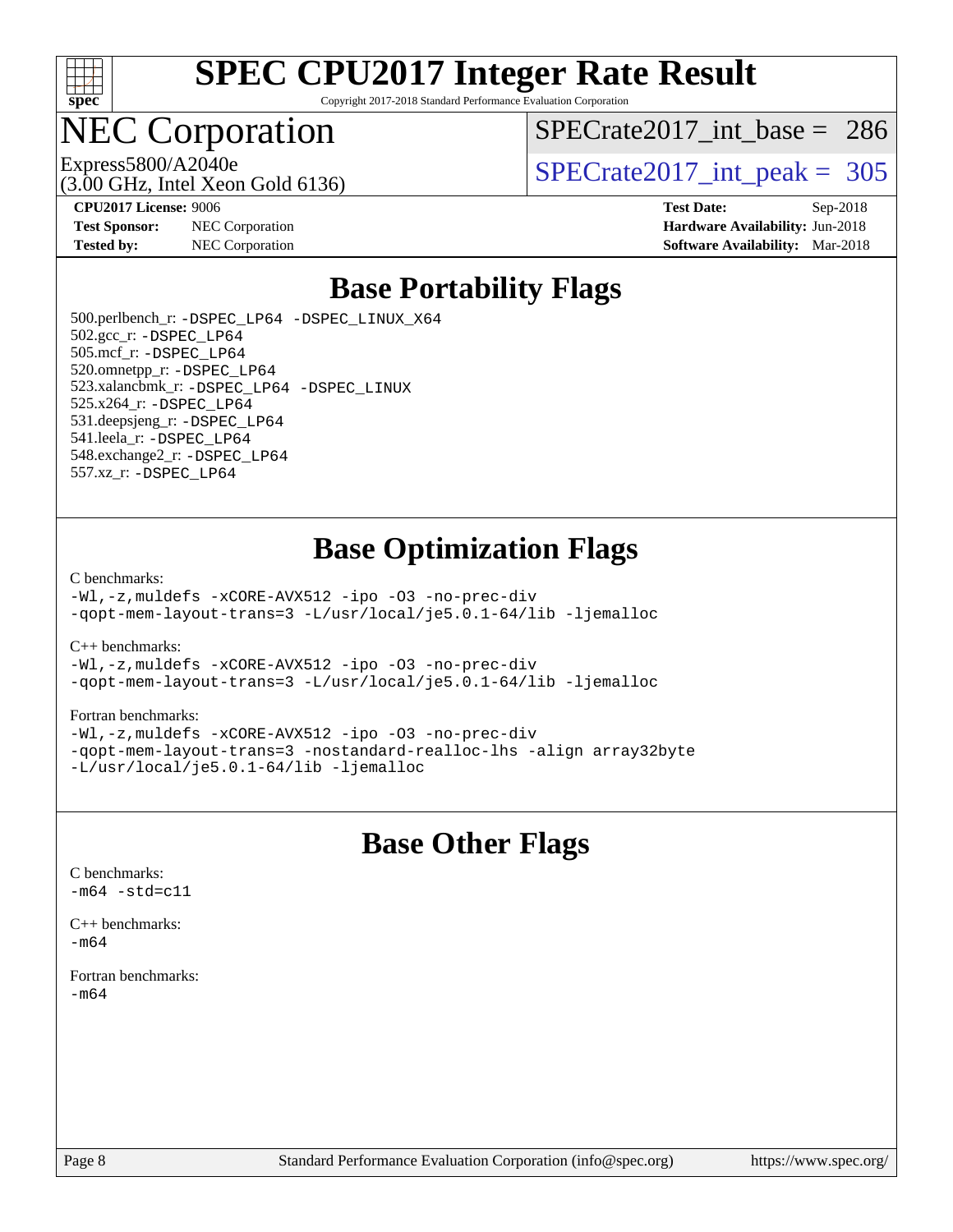

Copyright 2017-2018 Standard Performance Evaluation Corporation

## **EC Corporation**

(3.00 GHz, Intel Xeon Gold 6136)

[SPECrate2017\\_int\\_base =](http://www.spec.org/auto/cpu2017/Docs/result-fields.html#SPECrate2017intbase) 286

Express5800/A2040e<br>  $\text{SPECrate2017\_int\_peak} = 305$ 

**[Test Sponsor:](http://www.spec.org/auto/cpu2017/Docs/result-fields.html#TestSponsor)** NEC Corporation **[Hardware Availability:](http://www.spec.org/auto/cpu2017/Docs/result-fields.html#HardwareAvailability)** Jun-2018

**[CPU2017 License:](http://www.spec.org/auto/cpu2017/Docs/result-fields.html#CPU2017License)** 9006 **[Test Date:](http://www.spec.org/auto/cpu2017/Docs/result-fields.html#TestDate)** Sep-2018 **[Tested by:](http://www.spec.org/auto/cpu2017/Docs/result-fields.html#Testedby)** NEC Corporation **[Software Availability:](http://www.spec.org/auto/cpu2017/Docs/result-fields.html#SoftwareAvailability)** Mar-2018

### **[Peak Compiler Invocation](http://www.spec.org/auto/cpu2017/Docs/result-fields.html#PeakCompilerInvocation)**

[C benchmarks:](http://www.spec.org/auto/cpu2017/Docs/result-fields.html#Cbenchmarks)

[icc](http://www.spec.org/cpu2017/results/res2018q4/cpu2017-20180917-08902.flags.html#user_CCpeak_intel_icc_18.0_66fc1ee009f7361af1fbd72ca7dcefbb700085f36577c54f309893dd4ec40d12360134090235512931783d35fd58c0460139e722d5067c5574d8eaf2b3e37e92)

[C++ benchmarks:](http://www.spec.org/auto/cpu2017/Docs/result-fields.html#CXXbenchmarks) [icpc](http://www.spec.org/cpu2017/results/res2018q4/cpu2017-20180917-08902.flags.html#user_CXXpeak_intel_icpc_18.0_c510b6838c7f56d33e37e94d029a35b4a7bccf4766a728ee175e80a419847e808290a9b78be685c44ab727ea267ec2f070ec5dc83b407c0218cded6866a35d07)

[Fortran benchmarks](http://www.spec.org/auto/cpu2017/Docs/result-fields.html#Fortranbenchmarks): [ifort](http://www.spec.org/cpu2017/results/res2018q4/cpu2017-20180917-08902.flags.html#user_FCpeak_intel_ifort_18.0_8111460550e3ca792625aed983ce982f94888b8b503583aa7ba2b8303487b4d8a21a13e7191a45c5fd58ff318f48f9492884d4413fa793fd88dd292cad7027ca)

### **[Peak Portability Flags](http://www.spec.org/auto/cpu2017/Docs/result-fields.html#PeakPortabilityFlags)**

 500.perlbench\_r: [-DSPEC\\_LP64](http://www.spec.org/cpu2017/results/res2018q4/cpu2017-20180917-08902.flags.html#b500.perlbench_r_peakPORTABILITY_DSPEC_LP64) [-DSPEC\\_LINUX\\_X64](http://www.spec.org/cpu2017/results/res2018q4/cpu2017-20180917-08902.flags.html#b500.perlbench_r_peakCPORTABILITY_DSPEC_LINUX_X64) 502.gcc\_r: [-D\\_FILE\\_OFFSET\\_BITS=64](http://www.spec.org/cpu2017/results/res2018q4/cpu2017-20180917-08902.flags.html#user_peakPORTABILITY502_gcc_r_file_offset_bits_64_5ae949a99b284ddf4e95728d47cb0843d81b2eb0e18bdfe74bbf0f61d0b064f4bda2f10ea5eb90e1dcab0e84dbc592acfc5018bc955c18609f94ddb8d550002c) 505.mcf\_r: [-DSPEC\\_LP64](http://www.spec.org/cpu2017/results/res2018q4/cpu2017-20180917-08902.flags.html#suite_peakPORTABILITY505_mcf_r_DSPEC_LP64) 520.omnetpp\_r: [-DSPEC\\_LP64](http://www.spec.org/cpu2017/results/res2018q4/cpu2017-20180917-08902.flags.html#suite_peakPORTABILITY520_omnetpp_r_DSPEC_LP64) 523.xalancbmk\_r: [-D\\_FILE\\_OFFSET\\_BITS=64](http://www.spec.org/cpu2017/results/res2018q4/cpu2017-20180917-08902.flags.html#user_peakPORTABILITY523_xalancbmk_r_file_offset_bits_64_5ae949a99b284ddf4e95728d47cb0843d81b2eb0e18bdfe74bbf0f61d0b064f4bda2f10ea5eb90e1dcab0e84dbc592acfc5018bc955c18609f94ddb8d550002c) [-DSPEC\\_LINUX](http://www.spec.org/cpu2017/results/res2018q4/cpu2017-20180917-08902.flags.html#b523.xalancbmk_r_peakCXXPORTABILITY_DSPEC_LINUX) 525.x264\_r: [-DSPEC\\_LP64](http://www.spec.org/cpu2017/results/res2018q4/cpu2017-20180917-08902.flags.html#suite_peakPORTABILITY525_x264_r_DSPEC_LP64) 531.deepsjeng\_r: [-DSPEC\\_LP64](http://www.spec.org/cpu2017/results/res2018q4/cpu2017-20180917-08902.flags.html#suite_peakPORTABILITY531_deepsjeng_r_DSPEC_LP64) 541.leela\_r: [-DSPEC\\_LP64](http://www.spec.org/cpu2017/results/res2018q4/cpu2017-20180917-08902.flags.html#suite_peakPORTABILITY541_leela_r_DSPEC_LP64) 548.exchange2\_r: [-DSPEC\\_LP64](http://www.spec.org/cpu2017/results/res2018q4/cpu2017-20180917-08902.flags.html#suite_peakPORTABILITY548_exchange2_r_DSPEC_LP64) 557.xz\_r: [-DSPEC\\_LP64](http://www.spec.org/cpu2017/results/res2018q4/cpu2017-20180917-08902.flags.html#suite_peakPORTABILITY557_xz_r_DSPEC_LP64)

## **[Peak Optimization Flags](http://www.spec.org/auto/cpu2017/Docs/result-fields.html#PeakOptimizationFlags)**

[C benchmarks](http://www.spec.org/auto/cpu2017/Docs/result-fields.html#Cbenchmarks):

```
 500.perlbench_r: -Wl,-z,muldefs -prof-gen(pass 1) -prof-use(pass 2) -ipo
-xCORE-AVX512 -O3 -no-prec-div -qopt-mem-layout-trans=3
-fno-strict-overflow -L/usr/local/je5.0.1-64/lib
-ljemalloc
 502.gcc_r: -L/opt/intel/compilers_and_libraries_2018/linux/lib/ia32
-Wl,-z,muldefs -prof-gen(pass 1) -prof-use(pass 2) -ipo
-xCORE-AVX512 -O3 -no-prec-div -qopt-mem-layout-trans=3
-L/usr/local/je5.0.1-32/lib -ljemalloc
 505.mcf_r: basepeak = yes
 525.x264_r: -Wl,-z,muldefs -xCORE-AVX512 -ipo -O3 -no-prec-div
-qopt-mem-layout-trans=3 -fno-alias
-L/usr/local/je5.0.1-64/lib -ljemalloc
```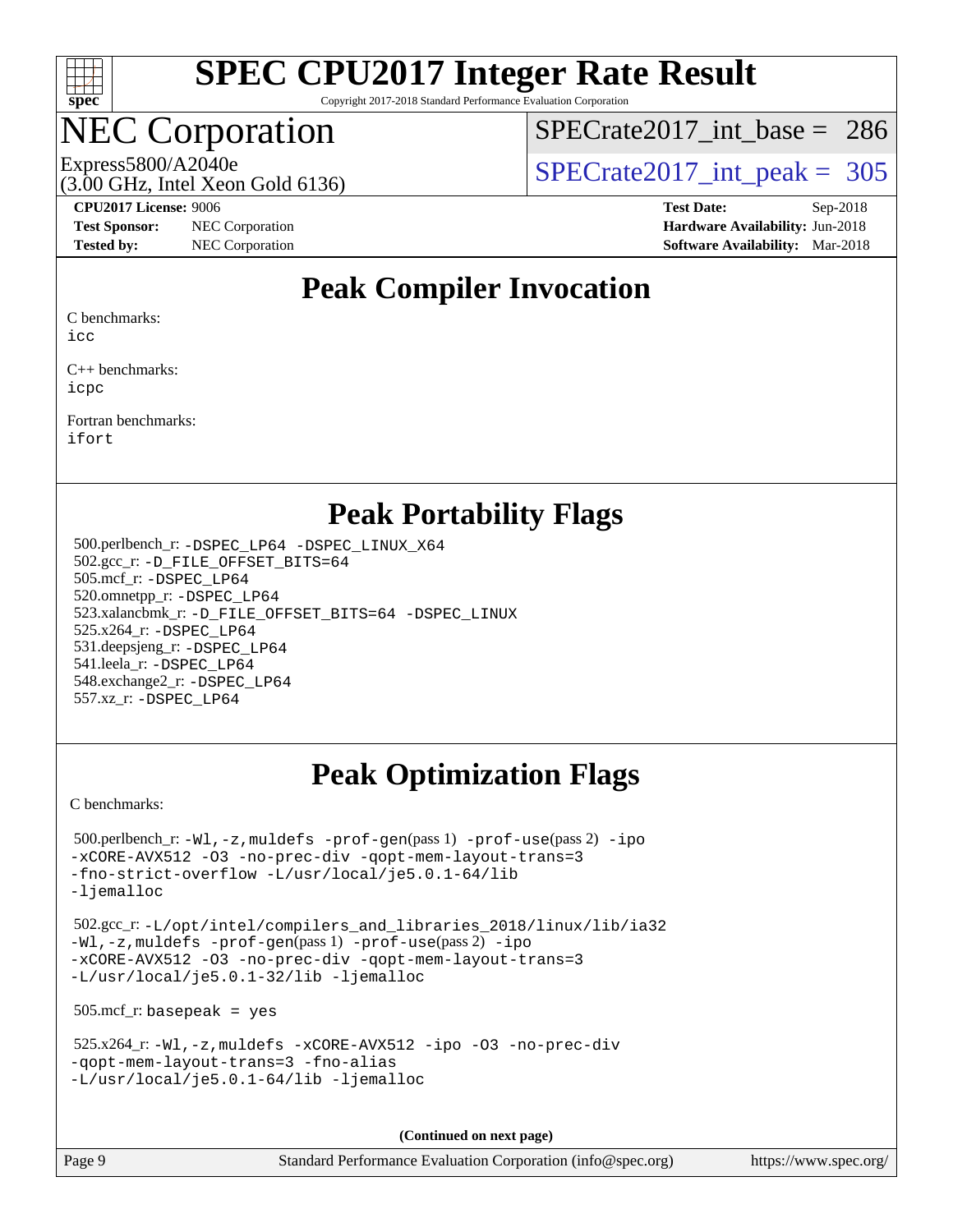

Copyright 2017-2018 Standard Performance Evaluation Corporation

## **EC Corporation**

[SPECrate2017\\_int\\_base =](http://www.spec.org/auto/cpu2017/Docs/result-fields.html#SPECrate2017intbase) 286

Express5800/A2040e<br>(3.00 GHz, Intel Xeon Gold 6136)

 $SPECTate2017\_int\_peak = 305$ 

**[Test Sponsor:](http://www.spec.org/auto/cpu2017/Docs/result-fields.html#TestSponsor)** NEC Corporation **[Hardware Availability:](http://www.spec.org/auto/cpu2017/Docs/result-fields.html#HardwareAvailability)** Jun-2018 **[Tested by:](http://www.spec.org/auto/cpu2017/Docs/result-fields.html#Testedby)** NEC Corporation **[Software Availability:](http://www.spec.org/auto/cpu2017/Docs/result-fields.html#SoftwareAvailability)** Mar-2018

**[CPU2017 License:](http://www.spec.org/auto/cpu2017/Docs/result-fields.html#CPU2017License)** 9006 **[Test Date:](http://www.spec.org/auto/cpu2017/Docs/result-fields.html#TestDate)** Sep-2018

## **[Peak Optimization Flags \(Continued\)](http://www.spec.org/auto/cpu2017/Docs/result-fields.html#PeakOptimizationFlags)**

557.xz\_r: basepeak = yes

[C++ benchmarks:](http://www.spec.org/auto/cpu2017/Docs/result-fields.html#CXXbenchmarks)

 520.omnetpp\_r: [-Wl,-z,muldefs](http://www.spec.org/cpu2017/results/res2018q4/cpu2017-20180917-08902.flags.html#user_peakEXTRA_LDFLAGS520_omnetpp_r_link_force_multiple1_b4cbdb97b34bdee9ceefcfe54f4c8ea74255f0b02a4b23e853cdb0e18eb4525ac79b5a88067c842dd0ee6996c24547a27a4b99331201badda8798ef8a743f577) [-prof-gen](http://www.spec.org/cpu2017/results/res2018q4/cpu2017-20180917-08902.flags.html#user_peakPASS1_CXXFLAGSPASS1_LDFLAGS520_omnetpp_r_prof_gen_5aa4926d6013ddb2a31985c654b3eb18169fc0c6952a63635c234f711e6e63dd76e94ad52365559451ec499a2cdb89e4dc58ba4c67ef54ca681ffbe1461d6b36)(pass 1) [-prof-use](http://www.spec.org/cpu2017/results/res2018q4/cpu2017-20180917-08902.flags.html#user_peakPASS2_CXXFLAGSPASS2_LDFLAGS520_omnetpp_r_prof_use_1a21ceae95f36a2b53c25747139a6c16ca95bd9def2a207b4f0849963b97e94f5260e30a0c64f4bb623698870e679ca08317ef8150905d41bd88c6f78df73f19)(pass 2) [-ipo](http://www.spec.org/cpu2017/results/res2018q4/cpu2017-20180917-08902.flags.html#user_peakPASS1_CXXOPTIMIZEPASS2_CXXOPTIMIZE520_omnetpp_r_f-ipo) [-xCORE-AVX512](http://www.spec.org/cpu2017/results/res2018q4/cpu2017-20180917-08902.flags.html#user_peakPASS2_CXXOPTIMIZE520_omnetpp_r_f-xCORE-AVX512) [-O3](http://www.spec.org/cpu2017/results/res2018q4/cpu2017-20180917-08902.flags.html#user_peakPASS1_CXXOPTIMIZEPASS2_CXXOPTIMIZE520_omnetpp_r_f-O3) [-no-prec-div](http://www.spec.org/cpu2017/results/res2018q4/cpu2017-20180917-08902.flags.html#user_peakPASS1_CXXOPTIMIZEPASS2_CXXOPTIMIZE520_omnetpp_r_f-no-prec-div) [-qopt-mem-layout-trans=3](http://www.spec.org/cpu2017/results/res2018q4/cpu2017-20180917-08902.flags.html#user_peakPASS1_CXXOPTIMIZEPASS2_CXXOPTIMIZE520_omnetpp_r_f-qopt-mem-layout-trans_de80db37974c74b1f0e20d883f0b675c88c3b01e9d123adea9b28688d64333345fb62bc4a798493513fdb68f60282f9a726aa07f478b2f7113531aecce732043) [-L/usr/local/je5.0.1-64/lib](http://www.spec.org/cpu2017/results/res2018q4/cpu2017-20180917-08902.flags.html#user_peakEXTRA_LIBS520_omnetpp_r_jemalloc_link_path64_4b10a636b7bce113509b17f3bd0d6226c5fb2346b9178c2d0232c14f04ab830f976640479e5c33dc2bcbbdad86ecfb6634cbbd4418746f06f368b512fced5394) [-ljemalloc](http://www.spec.org/cpu2017/results/res2018q4/cpu2017-20180917-08902.flags.html#user_peakEXTRA_LIBS520_omnetpp_r_jemalloc_link_lib_d1249b907c500fa1c0672f44f562e3d0f79738ae9e3c4a9c376d49f265a04b9c99b167ecedbf6711b3085be911c67ff61f150a17b3472be731631ba4d0471706)

 523.xalancbmk\_r: [-L/opt/intel/compilers\\_and\\_libraries\\_2018/linux/lib/ia32](http://www.spec.org/cpu2017/results/res2018q4/cpu2017-20180917-08902.flags.html#user_peakCXXLD523_xalancbmk_r_Enable-32bit-runtime_af243bdb1d79e4c7a4f720bf8275e627de2ecd461de63307bc14cef0633fde3cd7bb2facb32dcc8be9566045fb55d40ce2b72b725f73827aa7833441b71b9343) [-Wl,-z,muldefs](http://www.spec.org/cpu2017/results/res2018q4/cpu2017-20180917-08902.flags.html#user_peakEXTRA_LDFLAGS523_xalancbmk_r_link_force_multiple1_b4cbdb97b34bdee9ceefcfe54f4c8ea74255f0b02a4b23e853cdb0e18eb4525ac79b5a88067c842dd0ee6996c24547a27a4b99331201badda8798ef8a743f577) [-prof-gen](http://www.spec.org/cpu2017/results/res2018q4/cpu2017-20180917-08902.flags.html#user_peakPASS1_CXXFLAGSPASS1_LDFLAGS523_xalancbmk_r_prof_gen_5aa4926d6013ddb2a31985c654b3eb18169fc0c6952a63635c234f711e6e63dd76e94ad52365559451ec499a2cdb89e4dc58ba4c67ef54ca681ffbe1461d6b36)(pass 1) [-prof-use](http://www.spec.org/cpu2017/results/res2018q4/cpu2017-20180917-08902.flags.html#user_peakPASS2_CXXFLAGSPASS2_LDFLAGS523_xalancbmk_r_prof_use_1a21ceae95f36a2b53c25747139a6c16ca95bd9def2a207b4f0849963b97e94f5260e30a0c64f4bb623698870e679ca08317ef8150905d41bd88c6f78df73f19)(pass 2) [-ipo](http://www.spec.org/cpu2017/results/res2018q4/cpu2017-20180917-08902.flags.html#user_peakPASS1_CXXOPTIMIZEPASS2_CXXOPTIMIZE523_xalancbmk_r_f-ipo) [-xCORE-AVX512](http://www.spec.org/cpu2017/results/res2018q4/cpu2017-20180917-08902.flags.html#user_peakPASS2_CXXOPTIMIZE523_xalancbmk_r_f-xCORE-AVX512) [-O3](http://www.spec.org/cpu2017/results/res2018q4/cpu2017-20180917-08902.flags.html#user_peakPASS1_CXXOPTIMIZEPASS2_CXXOPTIMIZE523_xalancbmk_r_f-O3) [-no-prec-div](http://www.spec.org/cpu2017/results/res2018q4/cpu2017-20180917-08902.flags.html#user_peakPASS1_CXXOPTIMIZEPASS2_CXXOPTIMIZE523_xalancbmk_r_f-no-prec-div) [-qopt-mem-layout-trans=3](http://www.spec.org/cpu2017/results/res2018q4/cpu2017-20180917-08902.flags.html#user_peakPASS1_CXXOPTIMIZEPASS2_CXXOPTIMIZE523_xalancbmk_r_f-qopt-mem-layout-trans_de80db37974c74b1f0e20d883f0b675c88c3b01e9d123adea9b28688d64333345fb62bc4a798493513fdb68f60282f9a726aa07f478b2f7113531aecce732043) [-L/usr/local/je5.0.1-32/lib](http://www.spec.org/cpu2017/results/res2018q4/cpu2017-20180917-08902.flags.html#user_peakEXTRA_LIBS523_xalancbmk_r_jemalloc_link_path32_e29f22e8e6c17053bbc6a0971f5a9c01a601a06bb1a59df2084b77a2fe0a2995b64fd4256feaeea39eeba3aae142e96e2b2b0a28974019c0c0c88139a84f900a) [-ljemalloc](http://www.spec.org/cpu2017/results/res2018q4/cpu2017-20180917-08902.flags.html#user_peakEXTRA_LIBS523_xalancbmk_r_jemalloc_link_lib_d1249b907c500fa1c0672f44f562e3d0f79738ae9e3c4a9c376d49f265a04b9c99b167ecedbf6711b3085be911c67ff61f150a17b3472be731631ba4d0471706)

531.deepsjeng\_r: Same as 520.omnetpp\_r

541.leela\_r: Same as 520.omnetpp\_r

[Fortran benchmarks](http://www.spec.org/auto/cpu2017/Docs/result-fields.html#Fortranbenchmarks):

```
 548.exchange2_r: basepeak = yes
```
### **[Peak Other Flags](http://www.spec.org/auto/cpu2017/Docs/result-fields.html#PeakOtherFlags)**

[C benchmarks \(except as noted below\)](http://www.spec.org/auto/cpu2017/Docs/result-fields.html#Cbenchmarksexceptasnotedbelow):  $-m64 - std= c11$  $-m64 - std= c11$ 

502.gcc\_r: [-m32](http://www.spec.org/cpu2017/results/res2018q4/cpu2017-20180917-08902.flags.html#user_peakCCLD502_gcc_r_intel_ia32_18.0_2666f1173eb60787016b673bfe1358e27016ef7649ea4884b7bc6187fd89dc221d14632e22638cde1c647a518de97358ab15d4ad098ee4e19a8b28d0c25e14bf) [-std=c11](http://www.spec.org/cpu2017/results/res2018q4/cpu2017-20180917-08902.flags.html#user_peakCCLD502_gcc_r_intel_compiler_c11_mode_0e1c27790398a4642dfca32ffe6c27b5796f9c2d2676156f2e42c9c44eaad0c049b1cdb667a270c34d979996257aeb8fc440bfb01818dbc9357bd9d174cb8524)

[C++ benchmarks \(except as noted below\):](http://www.spec.org/auto/cpu2017/Docs/result-fields.html#CXXbenchmarksexceptasnotedbelow) [-m64](http://www.spec.org/cpu2017/results/res2018q4/cpu2017-20180917-08902.flags.html#user_CXXpeak_intel_intel64_18.0_af43caccfc8ded86e7699f2159af6efc7655f51387b94da716254467f3c01020a5059329e2569e4053f409e7c9202a7efc638f7a6d1ffb3f52dea4a3e31d82ab)

523.xalancbmk\_r: [-m32](http://www.spec.org/cpu2017/results/res2018q4/cpu2017-20180917-08902.flags.html#user_peakCXXLD523_xalancbmk_r_intel_ia32_18.0_2666f1173eb60787016b673bfe1358e27016ef7649ea4884b7bc6187fd89dc221d14632e22638cde1c647a518de97358ab15d4ad098ee4e19a8b28d0c25e14bf)

[Fortran benchmarks](http://www.spec.org/auto/cpu2017/Docs/result-fields.html#Fortranbenchmarks): [-m64](http://www.spec.org/cpu2017/results/res2018q4/cpu2017-20180917-08902.flags.html#user_FCpeak_intel_intel64_18.0_af43caccfc8ded86e7699f2159af6efc7655f51387b94da716254467f3c01020a5059329e2569e4053f409e7c9202a7efc638f7a6d1ffb3f52dea4a3e31d82ab)

The flags files that were used to format this result can be browsed at

<http://www.spec.org/cpu2017/flags/Intel-ic18.0-official-linux64.2017-10-19.html> <http://www.spec.org/cpu2017/flags/NEC-Platform-Settings-SPECcpu2017-Flags-V1.2-SKL-A2040e-RevB.html>

You can also download the XML flags sources by saving the following links:

<http://www.spec.org/cpu2017/flags/Intel-ic18.0-official-linux64.2017-10-19.xml> <http://www.spec.org/cpu2017/flags/NEC-Platform-Settings-SPECcpu2017-Flags-V1.2-SKL-A2040e-RevB.xml>

Page 10 Standard Performance Evaluation Corporation [\(info@spec.org\)](mailto:info@spec.org) <https://www.spec.org/>